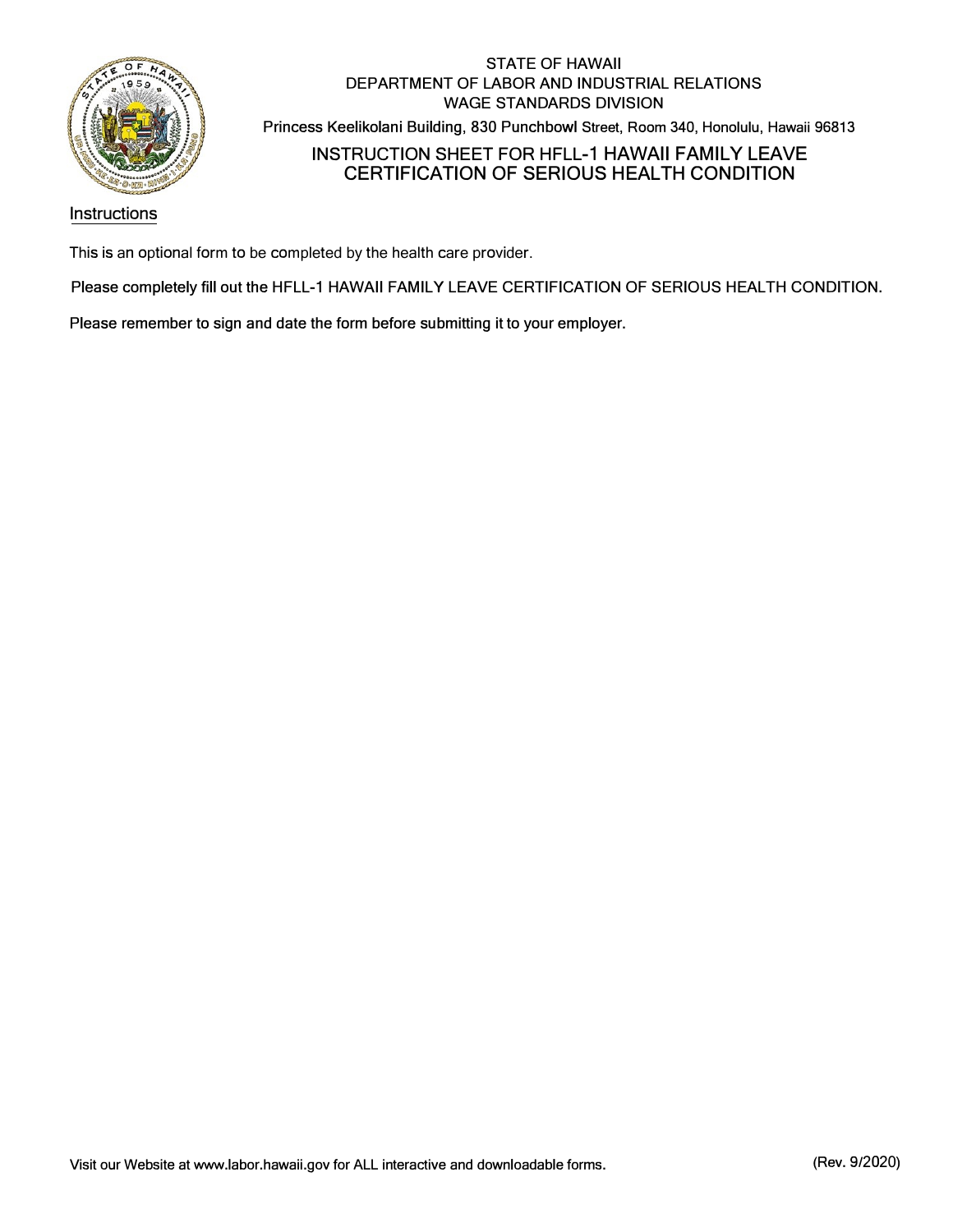

**2** 

# STATE OF HAWAII DEPARTMENT OF LABOR AND INDUSTRIAL RELATIONS WAGE STANDARDS DIVISION Princess Keelikolani Building, 830 Punchbowl Street, Room 340, Honolulu, Hawaii 96813 HFLL-1 HAWAII FAMILY LEAVE CERTIFICATION OF SERIOUS HEALTH CONDITION

Under Chapter 398, Hawaii Revised Statutes, an employee is entitled to family leave to care for a child, parent, spouse, reciprocal beneficiary, sibling, or grandchild with a serious health condition. This optional form may be used by employees to satisfy a requirement to furnish a medical certification (when requested) from a health care provider. The form, to be filled out and signed by the Health Care Provider of the patient with a serious health condition, should be returned to the employee to submit to their employer to certify the serious health condition.

| 1. Employee's Name                                                                                                                                                                                                                                                                                    | 2. Patient's Name                                                                                                                 |  |
|-------------------------------------------------------------------------------------------------------------------------------------------------------------------------------------------------------------------------------------------------------------------------------------------------------|-----------------------------------------------------------------------------------------------------------------------------------|--|
| 3. The last 2 pages describe what is meant by a "serious health condition" under the Hawaii Family Leave Law. Does the patient's<br>condition <sup>1</sup> qualify under any of the categories described? If so, please check the applicable category.<br>(3)<br>(5)<br>$(6)$ or<br>(1)<br>(2)<br>(4) | None of the above                                                                                                                 |  |
| Describe the medical facts which support your certification, including a brief statement as to how the medical facts meet the<br>criteria for one of these categories:                                                                                                                                |                                                                                                                                   |  |
| 5.a. State the approximate date the condition commenced, and the probable duration of the condition (and also the probable<br>duration of the patient's present incapacity, <sup>2</sup> if different):                                                                                               |                                                                                                                                   |  |
| Will it be necessary for the employee to work only intermittently or on a less than full schedule as a result of the condition<br>b.<br>(including for treatment described in Item 6 below)?                                                                                                          |                                                                                                                                   |  |
| If yes, give the probable duration:                                                                                                                                                                                                                                                                   |                                                                                                                                   |  |
| lc.<br>likely duration and frequency of episodes of incapacity:                                                                                                                                                                                                                                       | If the condition is a chronic condition (condition #4) or pregnancy, state whether the patient is presently incapacitated and the |  |

**1**  Here and elsewhere on this form, the information sought relates only to the condition for which the employee is taking leave under the Hawaii Family Leave Law.

"Incapacity," for purposes of Hawaii Family Leave Law, is defined to mean inability to work, attend school or perform other regular daily activities due to the serious health condition, treatment, or recovery.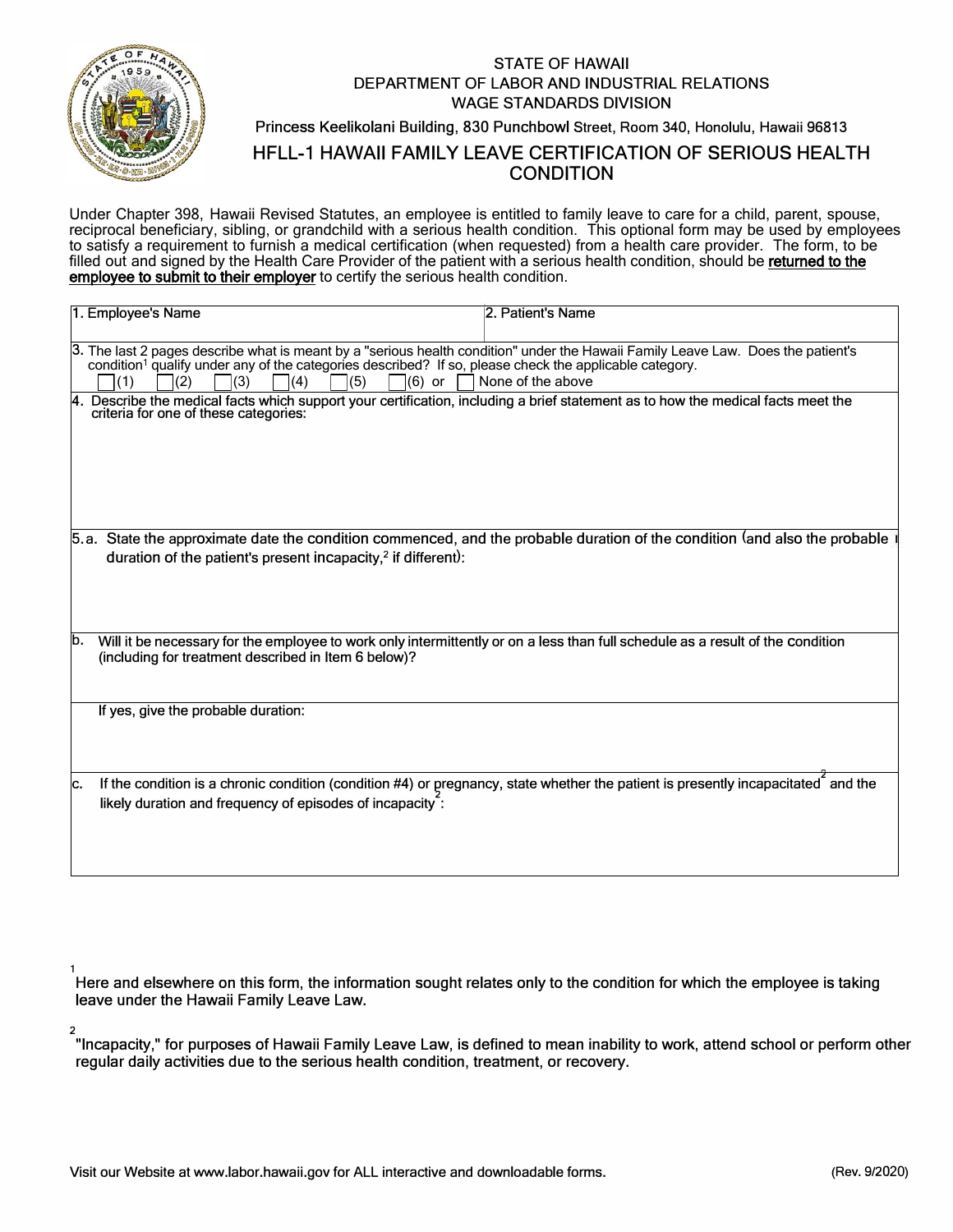# **HFLL-1 HAWAII FAMILY LEAVE CERTIFICATION OF SERIOUS HEALTH CONDITION**  Page 2 of 4

|    | 6.a. If additional treatments will be required for the condition, provide an estimate of the probable number of such treatments.                                                                                                                                                                                                                                                                                                                                                                                                   |
|----|------------------------------------------------------------------------------------------------------------------------------------------------------------------------------------------------------------------------------------------------------------------------------------------------------------------------------------------------------------------------------------------------------------------------------------------------------------------------------------------------------------------------------------|
|    | If the patient will be absent from work or other daily activities because of treatment on an intermittent or part-time basis, also<br>provide an estimate of the probable number of and interval between such treatments, actual or estimated dates of treatment if<br>known, and period required for recovery if any:                                                                                                                                                                                                             |
| b. | If any of these treatments will be provided by another provider of health services (e.g., physical therapist), please state the nature<br>of the treatments:                                                                                                                                                                                                                                                                                                                                                                       |
| c. | If a regimen of continuing treatment by the patient is required under your supervision, provide a general description of such<br>regimen (e.g., prescription drugs, physical therapy requiring special equipment):                                                                                                                                                                                                                                                                                                                 |
| 7. | The relationship of the patient with a serious health condition to the employee is:<br>Reciprocal beneficiary Sibling (biological, adopted, foster, or step brother or sister)<br>Spouse<br>Parent (including biological parent, foster parent, adoptive parent, parent-in-law, stepparent, legal guardian, biological or<br>adoptive grandparent, or biological or adoptive grandparent-in-law)<br>Child (including a biological, adopted, or foster son or daughter; a stepchild; or a legal ward of the employee)<br>Grandchild |
|    | 8.a. If leave is required to care for a child, parent, spouse, reciprocal beneficiary, sibling, or grandchild of the employee with a serious<br>health condition, does the patient require assistance for basic medical or personal needs, safety, or transportation?                                                                                                                                                                                                                                                              |
| b. | If no, would the employee's presence to provide psychological comfort be beneficial to the patient or assist in the patient's<br>recovery?                                                                                                                                                                                                                                                                                                                                                                                         |
| c. | If the patient will need care only intermittently or on a part-time basis, please indicate the probable duration of this need:                                                                                                                                                                                                                                                                                                                                                                                                     |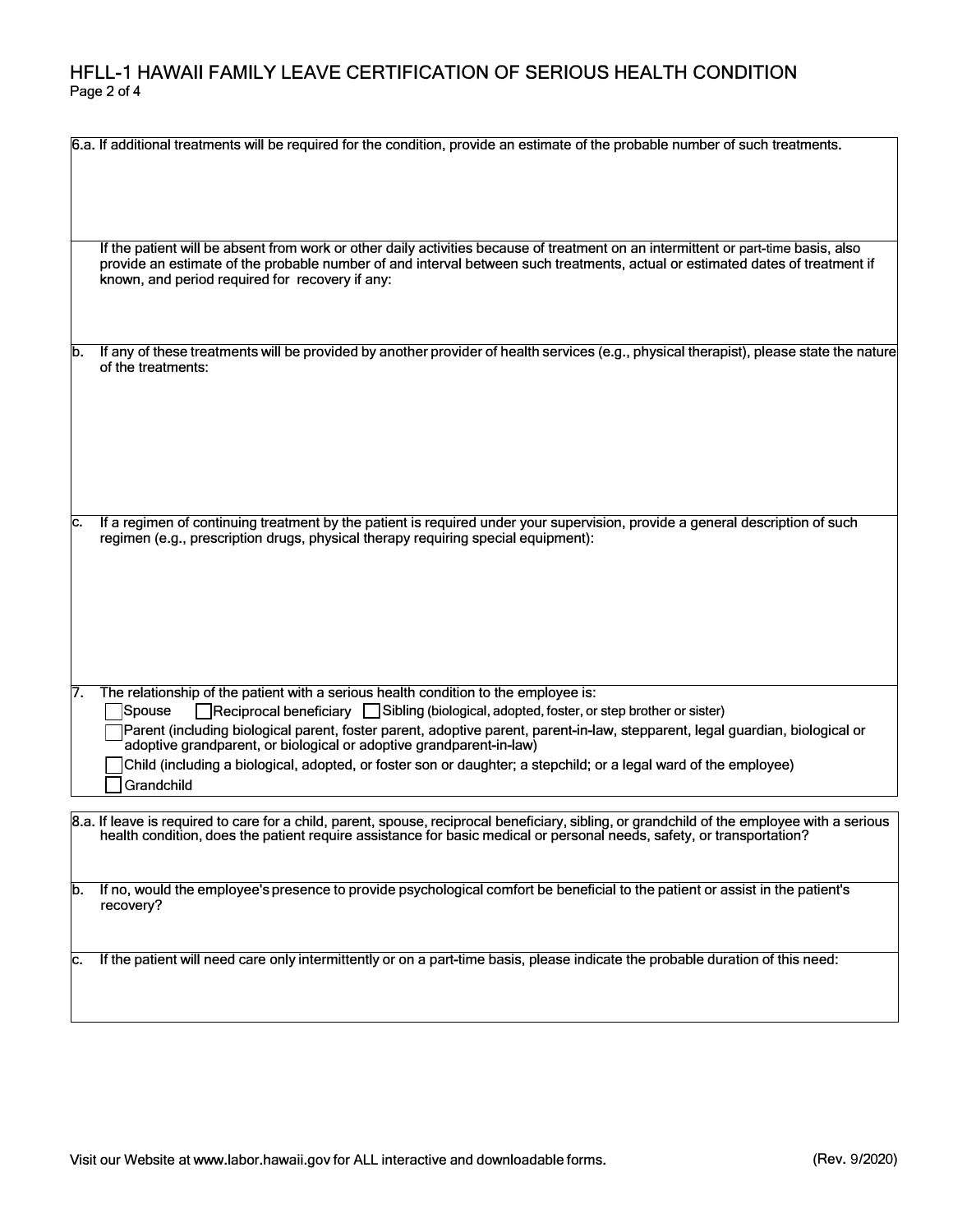## HFLL-1 HAWAII FAMILY LEAVE CERTIFICATION OF SERIOUS HEALTH CONDITION Page 3 of 4

| <b>Signature of Health Care Provider</b> | Type of Practice |  |
|------------------------------------------|------------------|--|
| <b>Print Name</b>                        | Title            |  |
| <b>Address</b>                           |                  |  |
| <b>Telephone Number</b>                  | Date             |  |

To be completed by the employee requesting family leave to care for a family member:

State the care you will provide and an estimate of the period during which care will be provided, including a schedule if leave is to be taken intermittently, or if it will be necessary for you to work less than a full schedule:

Employee Signature Date